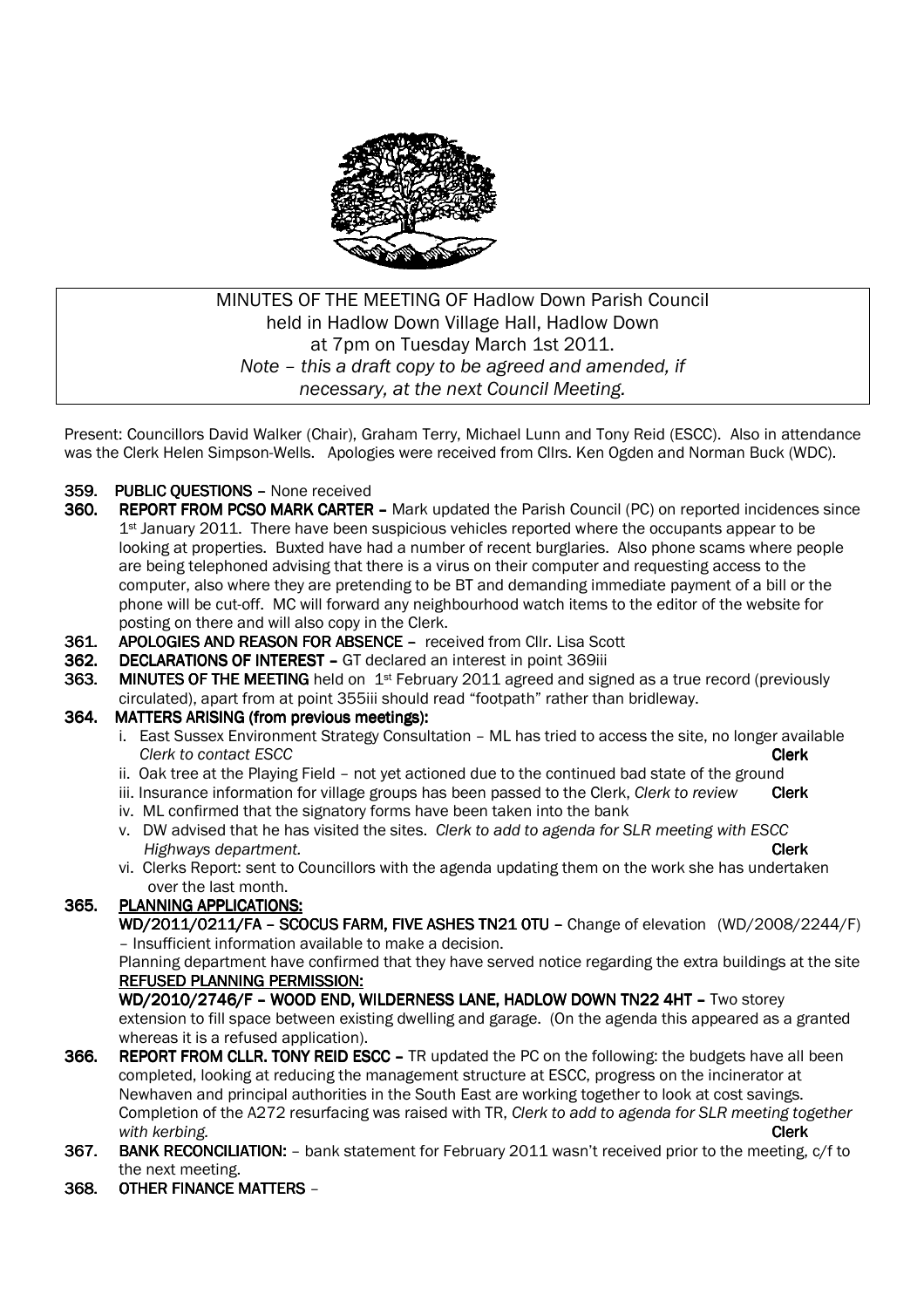- i. The PC reviewed the tenders that had been received for maintenance of the burial ground and agreed to go with the one from Complete Landscapes for a 2 year period. *Clerk to write to all those that applied.* Clerk Clerk Clerk Clerk Clerk Clerk Clerk Clerk
	- ii. The PC confirmed that they were satisfied with the review of the effectiveness of the internal audit. Vote of thanks was given to the Clerk for her work on the last annual return and preparation for the audit.
- 369. ACCOUNTS FOR PAYMENT: The following were agreed by all and cheques raised:
	- i. Helen Simpson-Wells. Salary £711.35 includes £12.00 for mileage and £0.81 expenses, £620 already paid by standing order, therefore cheque raised for £91.35.
	- ii. Sussex Associations of Local Councils £15.50 for LCR subscription
	- iii. Graham Terry £21.99 Councillors leaving gift
	- iv. Action in Rural Sussex £10.00 attendance at East Sussex Rural Forum
	- v. Wealden District Council £62.75 dog bin emptying
	- vi. The Information Commissioner £35.00 for notification fees
	- vii. Lisa Scott £21.00 Councillors leaving gift
	- viii. BT £153.11 to be taken by direct debit
	- ix. Sussex Playing Fields Association £10 membership
- 373. DAY OF MEETINGS it was agreed to keep meetings on the 1st Tuesday of the month, to be reviewed by the new council after the election.
- 370. NEW COMMUNITY HALL the owner of the land south of the village hall has agreed in principle to sell some of it, awaiting price from her. In process of putting together a draft survey for villagers. Viewing other village halls. DW proposed and ML seconded for 2 villagers to attend the AirS Village Hall Workshops.
- 371. RISK ASSESSMENTS c/f
- 372. WEBSITE a discussion was held regarding access for members of the PC to the village website. It was agreed for the clerk to email pdf of the minutes to the editor of the website subject to permissions being reinstated*. Chair to contact editor of the website to discuss*. DW
- 374. ROYAL WEDDING item was due to be discussed at the present Village Hall committee meeting
- 375. CONSULTATION ON CODE OF RECOMMENDED PRACTICE FOR LOCAL AUTHORITIES ON DATA TRANSPARENCY –a discussion was held on the proposals in the consultation. *GT to draft a response to be forwarded to Councillors and a copy of the final response to also be sent to Charles Hendry MP*. GT
- 376. GRITTING OF PARISH COUNCIL LAND  $-$  a discussion was held by the PC, they were interested in the contents of an article presented by the Clerk.
- 377. ITEMS TO GO ON SLR AGENDA the PC raised items to go on the agenda, GT to attend the meeting. *Clerk to write to 2 landowners regarding overhanging vegetation.* Clerk **Clerk**
- **378. PLAY AREA MAINTENANCE CONTRACT –** The PC agreed the requirements for the contract, *Clerk to send <u><i>out for tender.* **Clerk**</u>
- 379. PROPOSED SUBMISSION CORE STRATEGY DEVELOPMENT PLAN DOCUMENTS AND SUSTAINABILITY APPRAISAL OF THE PROPOSED SUBMISSION CORE STRATEGY - The Clerk updated the PC on the documents, *Clerk to respond to WDC expressing continued concern over removal of the development boundary.* Clerk
- 380. LOCALISM BILL ML updated the PC on developments with the bill.
- 381. REPORTS FROM COUNCILLORS (COUNCIL MATTERS AND OUTSIDE BODIES):

 Wealdlink – The Clerk advised that a bus has been purchased and an article on this will appear in the Parish Magazine. It has been suggested that the PC contribute to Wealdlink however this has not been precepted for.

 New Community Hall Working Party and Playing Field Committee – Cllr. Graham Terry – confirmed that it Is a Victorian theme for this year's village fayre.

 Neighbourhood Watch – Cllr. Lisa Scott - the Clerk confirmed that *LS will be responding to a letter received regarding Neighbourhood Watch.* LS

# 382. CLERK'S MATTERS:

- i. Hours checked agreed and signed.
- ii. The Clerk advised that the Rights of Way Officer has visited Waste Wood regarding the report of off roading on the public bridleway through the wood. They are considering putting in a barrier to prevent vehicles obtaining access at the northern end.
- iii. The Clerk received correspondence regarding motorbikes on the Green Lane running from Stocklands Lane to School Lane, at present this is closed to 4 wheel vehicles but not to motorbikes.
- iv. Drainage from A272 onto the driveway at the entrance to Little England Farm the Clerk advised that